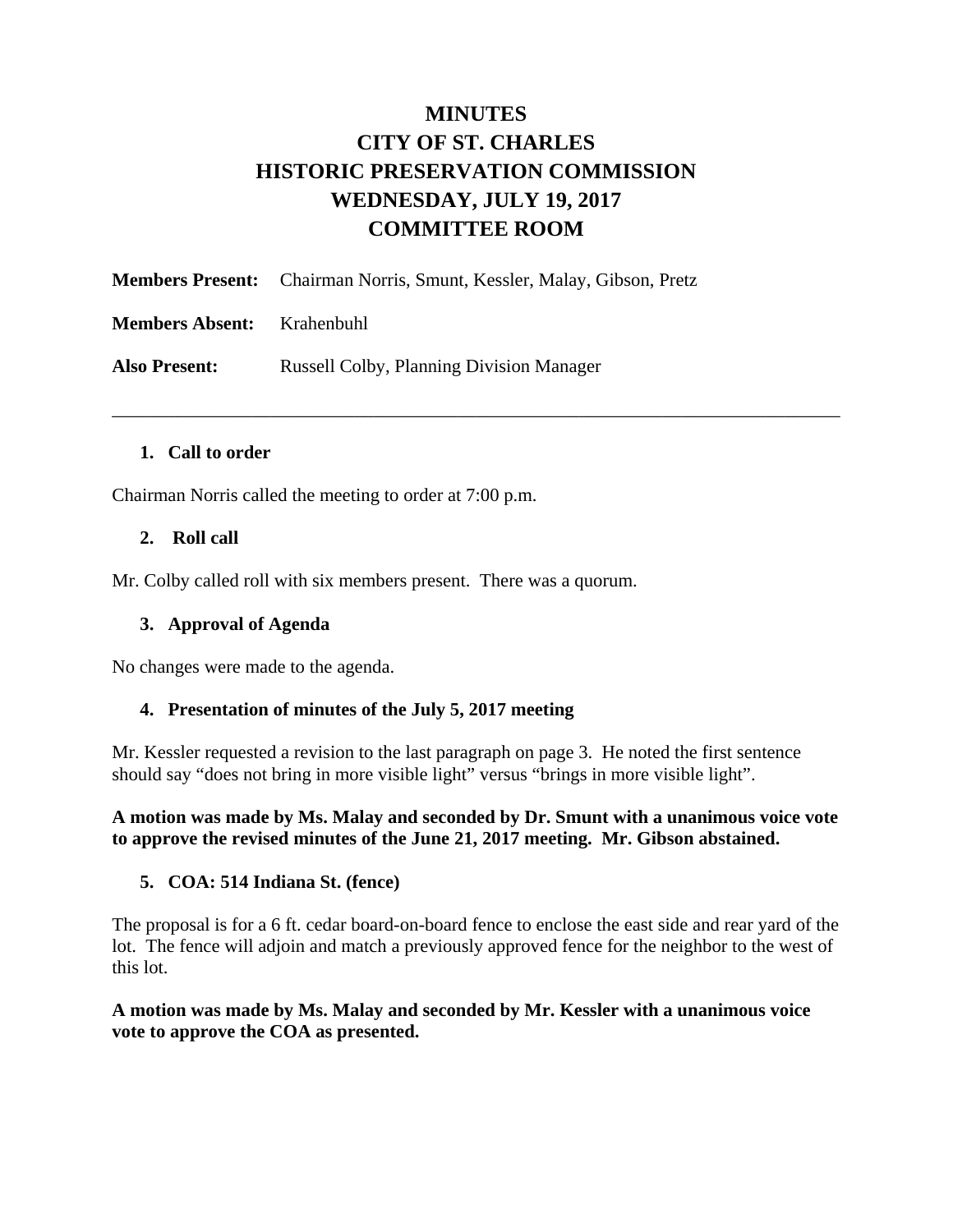Historic Preservation Commission Minutes – July 19, 2017 Page 2

# **6. Preliminary Review: 211-215 & 217 Cedar Ave.**

Peter Vargulich and Reverend Mary Zajac, representatives from the Baker Memorial United Methodist Church, were present.

The church owns the structures located at  $211$ -215 & 217 Cedar Avenue along with the parking lot facing Main Street and the lot on the Cedar Avenue side. Mr. Vargulich noted the church's original intent in purchasing these adjoining parcels was to develop an annex for the church as it grew. He noted this never came to fruition and holding onto this property was no longer in their best interest. They have had tenants in both properties, but over the years this has proven to require a significant amount of effort for the church to manage, and has also become difficult to maintain. Numerous trade services, volunteers and contributions have gone into those properties.

The congregation has decided they do not want to own these properties any longer. They are prepared to eventually move forward with soliciting a purchaser. They would like to make the properties as ready as possible for development so they are proposing demolishing everything on the existing properties. They felt that would help them in in marketing the properties for redevelopment. Mr. Vargulich stated they haven't determined the asking price yet, but they have done some studies and worked with outside consultants to help educate themselves in determining an appropriate land price. They plan to eventually petition for a demolition permit and will come to the Commission formally to request a review.

Chairman Norris said they need to discuss the properties separately as they are both unique. He asked the Commission to start with the property at 217 Cedar Avenue. It is a non-contributing structure built in the 1850's in the Greek revival style.

Ms. Malay is concerned with the loss of this structure due to its historic significance and allowing demolition without knowing what is going in its place. She noted this was Judge Barry's home, and it is believed that Abraham Lincoln stayed there.

Mr. Gibson noted Judge Barry was one of the original judges in Kane County. He is also known for taking part in helping break up Richard's Riot. Mr. Gibson understands a clear lot could potentially be easier to market, but they have found existence of a structure like this could be marketed as it stands. He said this was an opportunity to potentially get someone who would want to restore it and return it to a more significant structure. Mr. Gibson felt this was one of the more significant houses in the city in terms of history. He would encourage them to investigate what the difference would be to market it with and without the house on the property. He felt it should be one of the City's historic landmarks if it was restored to any level of what it was originally. He did not see any reason why they could not seek national historic registration just based on the scope of Judge Barry's impact on Kane County.

Ms. Malay noted Heritage Square is a good example of preserving a building like that. She said they could find a developer that would be willing to salvage the structure and actually incorporate it into the redevelopment. She said she would like to see them try to do something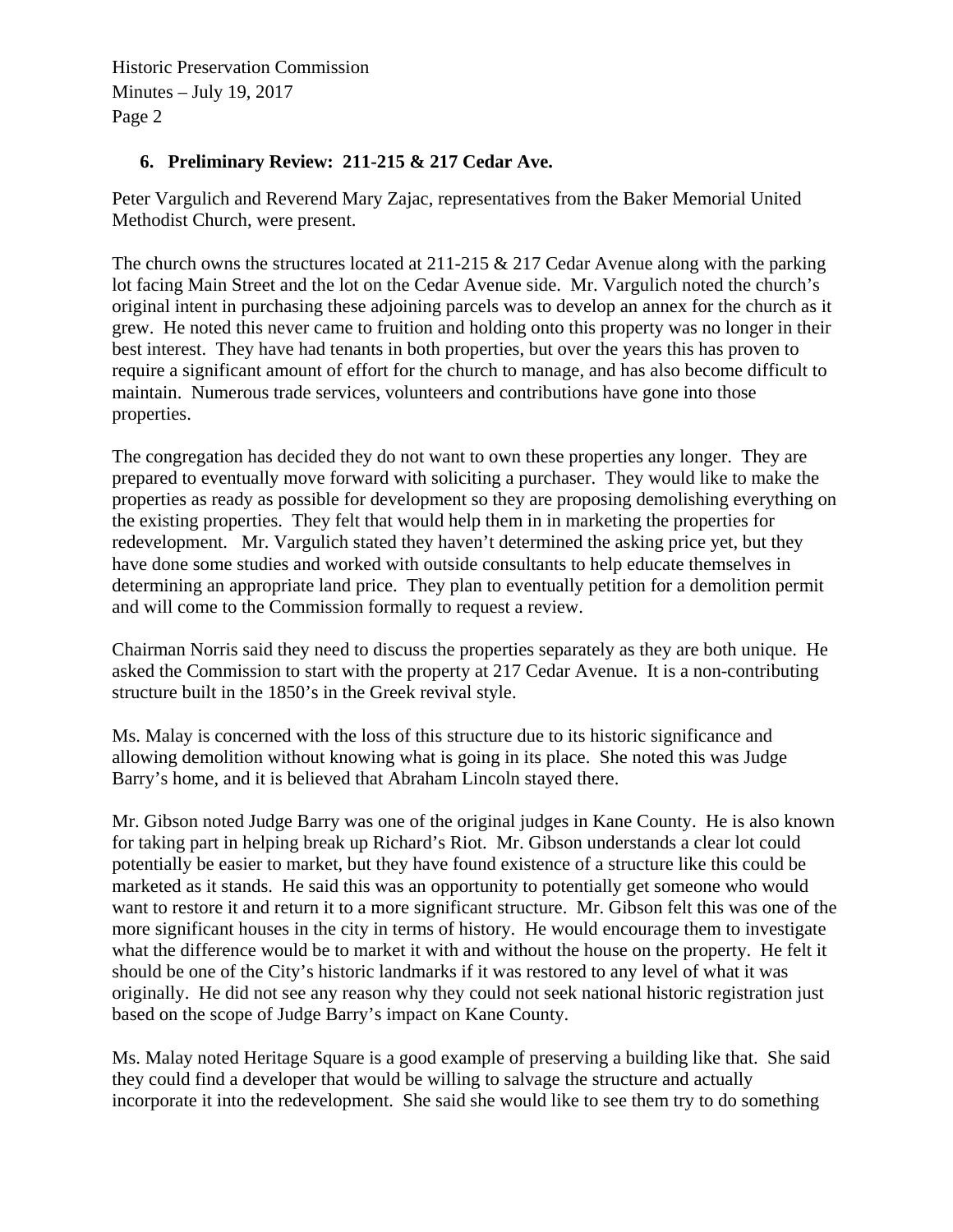Historic Preservation Commission Minutes – July 19, 2017 Page 3

along those lines. Mr. Gibson stated that could form the foundation for a series of homes that reflect that same historic look. Ms. Malay said that corner could also be used for commercial purposes so the building could be incorporated into office and retail space.

Mr. Kessler said they have found an upswing in the number of people in that quadrant of town who, on their own, are landmarking and preserving buildings. He felt there would be potential to tie into that in the church's area. He said they know of people who take on these types of projects. Mr. Kessler also noted landlords/investors may also be interested in rental properties.

Dr. Smunt asked if the parking lots are included in the sale of the properties. Mr. Vargulich confirmed that is correct. Dr. Smunt stated the City's Comprehensive Plan is to get a parking lot off of Main Street and develop storefront retail with parking behind it. He said there are all kinds of possibilities that he would like considered before he would approve demolition of an existing structure. He noted he is not opposed to redevelopment and said the next buyer should come up with that plan to present to the City. He said that one building could become a unique feature of a redevelopment project along with many other options for additional parking and more retail space on Main Street. As a whole, it is right for a developer. Dr. Smunt commented on the stone structure of the building and that the perimeter would be fairly solid. He said the area has some great history and this house becomes part of that history. He felt it was very inviting for redevelopment. Dr. Smunt noted the church shares parking with the city. He said if redevelopment occurs they would probably want to keep the same amount as they currently have. Rev. Zajac said the church usually uses parking when others in downtown do not.

Mr. Pretz was not opposed to redevelopment. However, in reference to the home, once it's gone, it's gone. He said not knowing what is going in its place, puts a burden back on the Commissioners due to all the unknowns. He would like to know what is coming in its place. In preparation for that lot, he is not opposed to demolition of the garage. He said it's definitely not contributing and sees no value in that particular structure, but the home itself could be brought up to a contributing level with the appropriate foresight by the potential owner. At this stage, he would be opposed to any demolition on that particular site.

Dr. Smunt said he does not see a reason to spend money on demolition. He thinks the church could find a buyer and sell him/her the idea of mixed use development with historical features.

Ms. Malay said if they think they can get more money with a cleared lot, another option would be to work out a deal with the potential buyer to have the church take care of the demolition, but first come through the Commission with the preliminary concept to see if it is going to work before they agree to purchase. She said they can have as many people as they want come before the Commission with a concept plan.

Mr. Gibson pointed out that a "non-contributing" rating does not mean it is not important. It is specifically referring to the condition of the house as it stands architecturally. Some modifications as simple as taking a porch or railing down can restore the architectural status to contributing.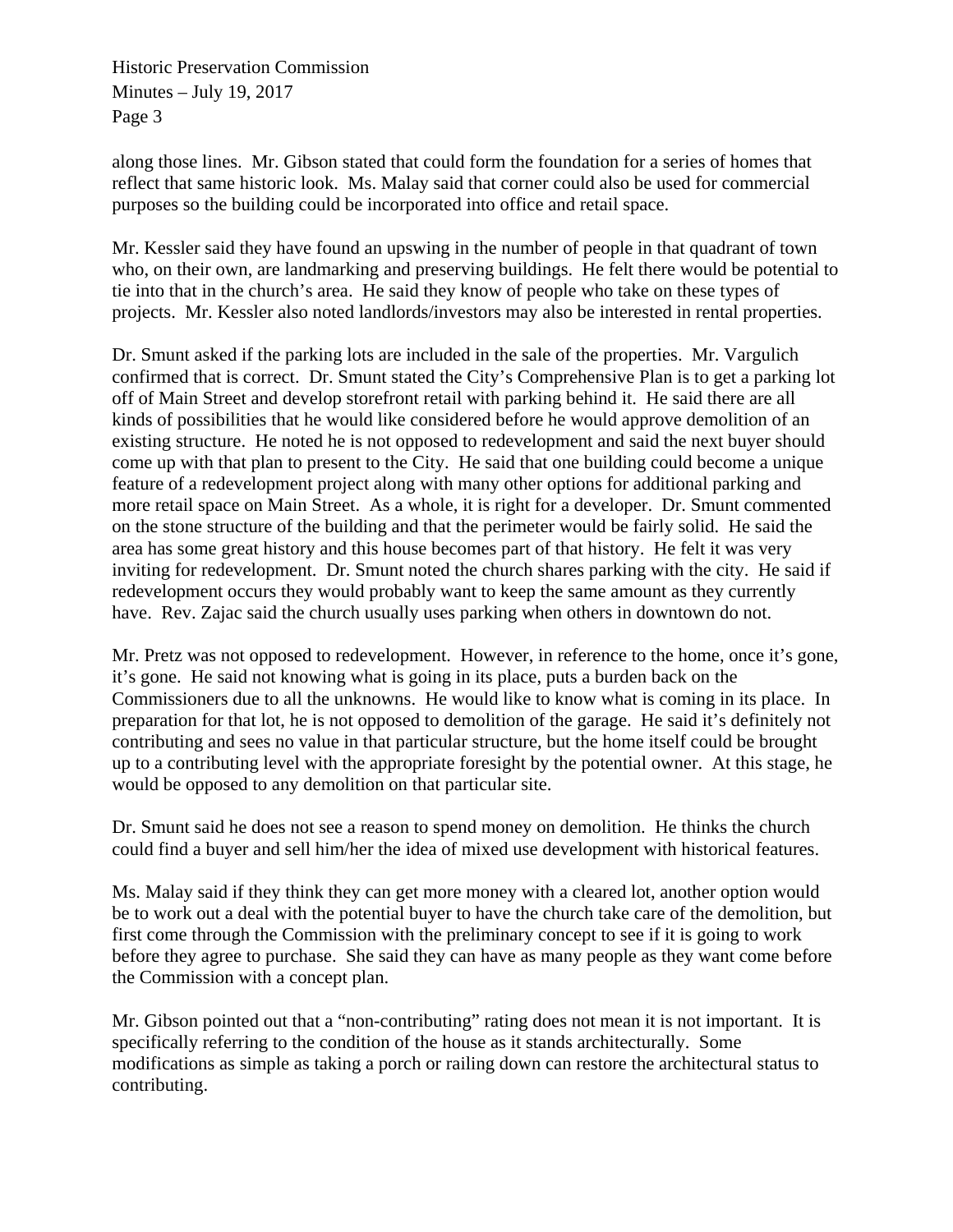Historic Preservation Commission Minutes – July 19, 2017 Page 4

Discussion on 211-215 Cedar Avenue:

Mr. Kessler said someone may want to utilize the site on a temporary basis. A landlord/investor may want to use it as a rental unit until they determine what they want to do with the site. The corner area could also be named "Barry's Corners" or "Judge Barry Corners" giving it a distinct little district. However, once the structures are gone, all those possibilities are gone too.

Mr. Gibson is not aware of any unique architectural or historical feature on this building that would prevent him from approving redevelopment use. However, he would like to see further research done before any demolition is approved.

Ms. Malay said this house would be the one she would be more likely to approve for demolition if they presented a good redevelopment plan. However, she would not want anything demolished until they see a plan. Mr. Pretz said he would also need to see the replacement before approving demolition.

Dr. Smunt said this structure would be the one most likely to be removed on a redevelopment plan, whereas, the 217 structure has more historical significance. He also prefers to see a plan before making a final decision.

Chairman Norris noted that 211-215 is a non-contributing structure and the date of construction was from 1900-1920.

Ms. Malay clarified that what the Commission is asking is not usual for anyone asking for a demolition.

Dr. Smunt said he hoped that a potential developer would look at the City's Comprehensive Plan that talks about getting some retail structures on Main Street with some residential space on the second or third floors. He said if they used some turn of the early  $20<sup>th</sup>$  century commercial vernacular architecture, it could be a beautiful redevelopment. He would be open to a variety of ideas.

Mr. Gibson said they could relocate 217 next to 201, a nearby stone house.

Mr. Vargulich clarified his intent was not to suggest by demolishing the houses that the potential redevelopment would not be coming back to the Commission for review. He said they will be going back to their church committee to see what they want to do. Mr. Pretz stated it is important any potential developer pursuing demolition know they should be ready to talk about what they want to put in its place.

Rev. Zajac said, as a neighbor to the redeveloped space, the church wants to choose a buyer with a plan that they are comfortable with. She noted the idea of moving the structures sounded interesting because the current structures are oddly placed within the parking lots.

Dr. Smunt said that whatever is presented, the Commission will give all due consideration.